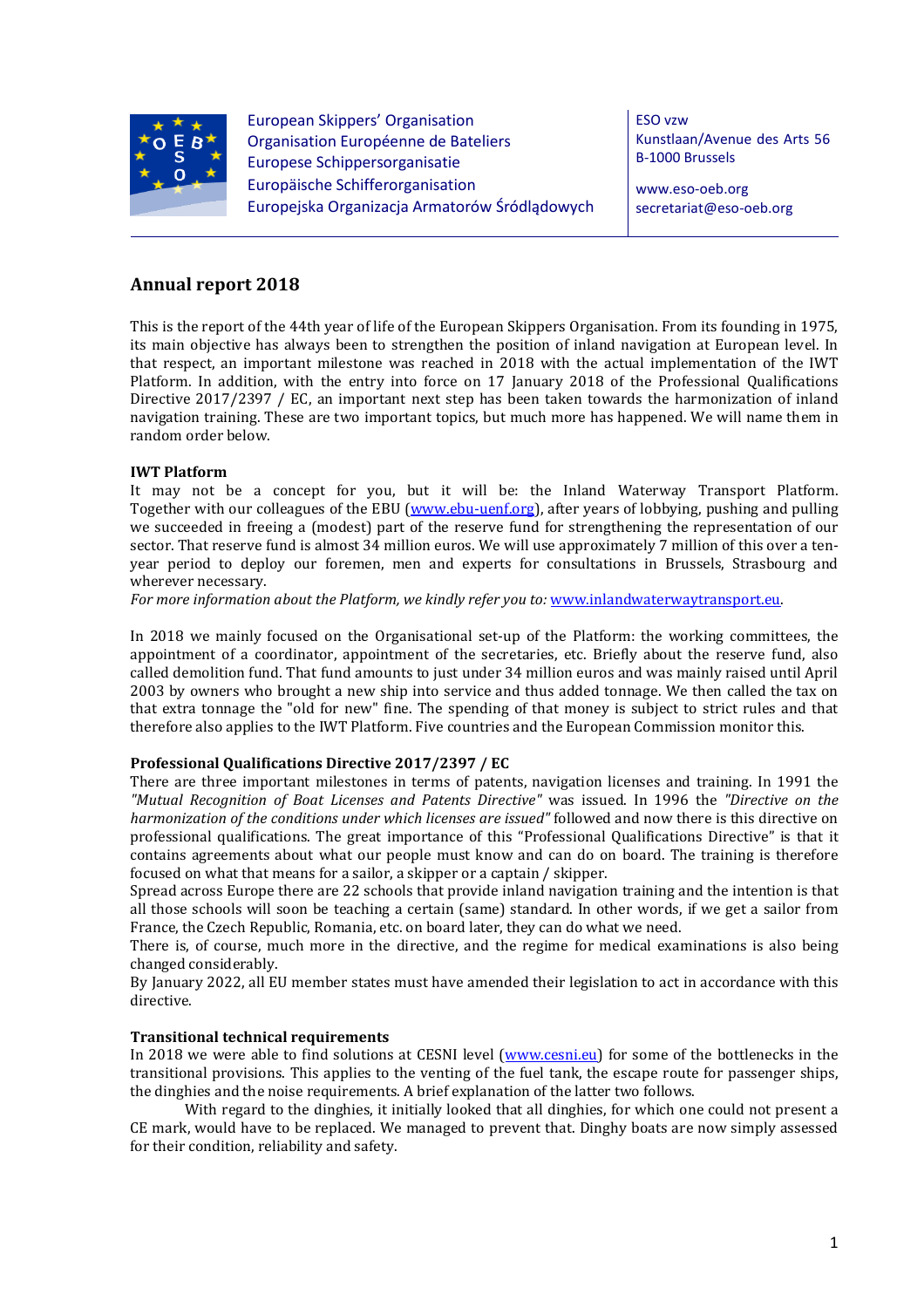With regard to the noise requirements, we have managed to reach a compromise after a long process of research, discussion and consultation. Provided the owner makes a reasonable and realistic effort to reduce the noise level, he is eligible for relaxation of the requirements.

In this area of technical requirements, ESO and EBU have been working together since 2002 in a joint nautical-technical committee, which work is now being continued under the IWT Platform.

## **Requirements for accommodations**

There has been a draft document for some years now to review the requirements for crew quarters. To discuss this document and the current situation on board our ships, a special workshop was held in Strasbourg in November under the supervision of CESNI. Our people from the Nautical and Technical Committee have largely prepared this meeting. The dominant conclusion of the workshop participants was that there is already a high standard on our ships. Homes, kitchens and bedrooms are comfortable and modern. The need for drastic new measures was therefore not recognized. A special working group will conclude on this topic.

# **Greening**

Reducing harmful emissions and greenhouse gases is an urgent task, both politically and socially. In the long term, the European objective - for all forms of transport - is zero emission at the source. In concrete terms, this means that the energy source on board the ship no longer emits  $CO<sub>2</sub>$ , particles (particulate matter) and NOx. The latter - the substances that are harmful to humans - can be achieved to a very large extent through after-treatment (soot filters and catalysts), but for the  $CO<sub>2</sub>$  we must get rid of the mineral fuels. That will be quite a challenge.

There is now a lot of discussion about how to tackle this. This year a start was made on a study of the best approach. In fact, the biggest problem is that the investments you make for this purpose on an individual basis cannot be earned back on the market. At least, you do not get a penny more freight than the colleague who did not make that investment.

# **Redefining of ESO**

The working method of ESO will also change with the establishment of the joint IWT Platform. We will work together much more than before, because we start the discussion in the platform committees from scratch. The ESO and EBU boards will still have the final say on far-reaching policy issues, but their preparation takes place in the committees. It is also the firm intention to assemble the committees as much as possible from practitioners and those who enjoy support in the sector.

With the establishment of the IWT Platform, ESO, founded in 1975 as a Belgian de facto association, had to change its legal form. As from this year, ESO has been changed to a non-profit association (VZW), also under Belgian law.

With the departure of Mrs. Hester Duursema in March from Royal BLN-Schuttevaer (NL), she also said farewell as ESO's secretary general.

With her boundless energy, commitment and enthusiasm, Hester has cultivated a lot of goodwill. Not only for our organisation, but for the entire inland shipping sector. Thanks for that! The board has appointed Mr Gerard Kester as successor.

### **Change manning regulation**

Also in 2018 this again received a lot of attention. Firstly, the study into the workload on board ships has been completed. This study, which was started in January 2017, should provide the impetus for a major modernisation of existing crew regulations. A special working group has been set up within CESNI for this purpose, which will start in May 2019.

The core of the research were interviews with crew members on board more than 50 ships. From this an inventory was made of the heaviness (burden), scope and duration of the work. A first version of a tool has even been developed to put a crew together based on the current regulations. With the data found, we can now get started designing a new scheme at European level.

We have already been able to bring about a few "smaller" changes prior to really structural changes. Examples are resting during the voyage in the A1 and A2 and in a few more cases the junior boatman no longer needs to be replaced during his school visit.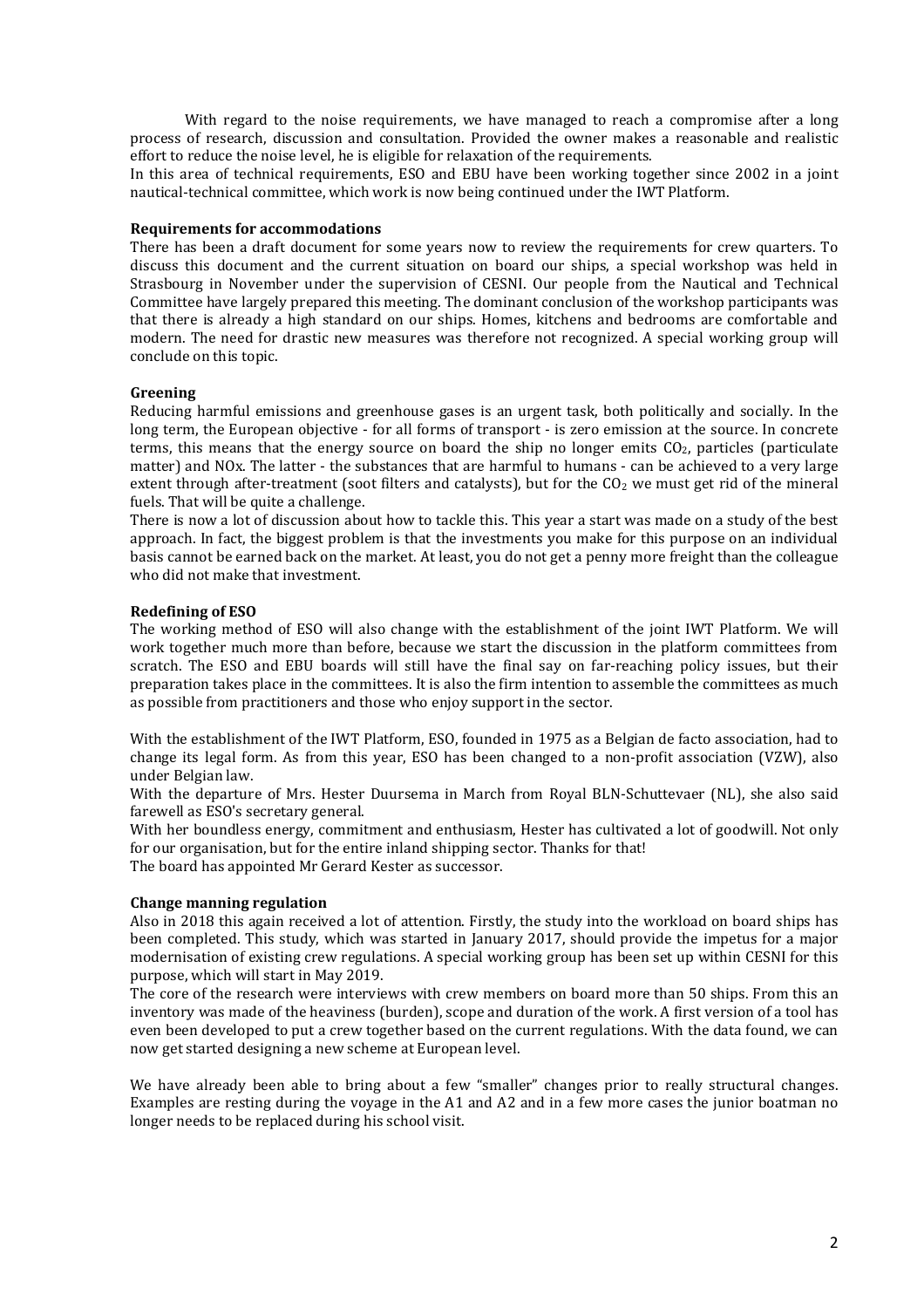# **150 years Act of Mannheim**

A congress was held in Mannheim in October to mark the 150th anniversary of the Mannheim Act. The significance of this treaty for the development of inland navigation, industry and ports in the ARA area should not be underestimated. In all these years the treaty has not lost any importance. During the congress, this was emphasized once again, as were the goals for the coming decades: Further development of inland shipping, increasing safety and, of course, the greening objectives.

Mr Alain Devos spoke for ESO, and he advocated goal-oriented standards. In essence, he meant you should set the goal and not arrange in detail how that should be achieved.

Preventing drowning, for example, can be achieved through a life jacket, a railing or perhaps a lifeline. According to Devos, this also prevents that regulations are often overtaken by the practice of innovations.

#### **Berths**

Particularly through our colleagues from Royal BLN-Schuttevaer (NL) much attention is paid to berths in our shipping area. That is not easy and often not a rewarding job. Our berths are under heavy pressure and all too often inland shipping must give way to other interests such as (new) housing, residents and / or recreation. However, we have not resigned ourselves to that and we are clearly seeing a change, certainly also on the Rhine.

#### **Consultation about berths**

At the Central Commission for Navigation on the Rhine (CCNR), the importance of berth and vehicle drop off facilities is recognized. In the IEN Committee (Infrastructure and Environment) it is high on the agenda, not least because we constantly ask for it. This has partly resulted in a workshop in Vienna on November 9, 2018. The Danube countries were also represented at this workshop. Shore power also took a very large part of the workshop.

The conclusions of the workshop:

- *High-quality berths are important, both from an economic and social point of view.*
- *No more berths in the city without shore power.*

The German Berufsgenossenschaft stated that good berths have a positive effect on the psychological stress on the crew. This institution's statement was more emphasis on and an eye for people. This improves safety.

The workshop was very useful, met a need and is likely to be repeated.

### **Cologne berths**

In addition, a lot of effort was put into the berths in Cologne that were in danger of disappearing. Fortunately this could be prevented and we were recently able to take note of the plans for berths on the Rheinaukade. 38 dike vents with drainage and shore power connection are installed there. A total of 8 berths are planned, 6 of which are for 135-meter vessels, each with one access (stairs) to shore and 2 for linkages of 193 meters with 2 ends. By way of example, the number of berths is linked to a ship's size, for example 6 places for ships up to 135 meters. Of course these places will not be classified by ship's length. This is the case with the places that will be built for the connections. The intention is that shore-based power boxes do not have to be dismantled during high water. The shore power supply is mounted directly on the stairs. Connecting to shore power at the berth is mandatory. Compliance will be checked by the Wasserschutzpolizei. Until the construction of these berths, mooring at the Rheinauhafen from 1 October 2018 is only permitted for ships of up to 9.50 meters wide and a loading capacity of up to 1200 tons (one wide).

Unfortunately, the authorities cannot yet indicate when this will be definitively achieved. That also depends heavily on the granting of permits. The wish for an additional possibility to park the car was also on the agenda. Whether and how this is possible has not yet been decided.

## **Berths Mainz**

Furthermore, the situation in Mainz has been and continues to be closely monitored. There is a commitment from both the Oberbürgermeister and the WSA Bingen that the berths will return. However, the question is whether this promise can ultimately be kept. If that turns out not to be the case - no fewer than 400 appeals have been submitted by the residents - then a good alternative will of course be called for. Inland shipping needs these berths very hard.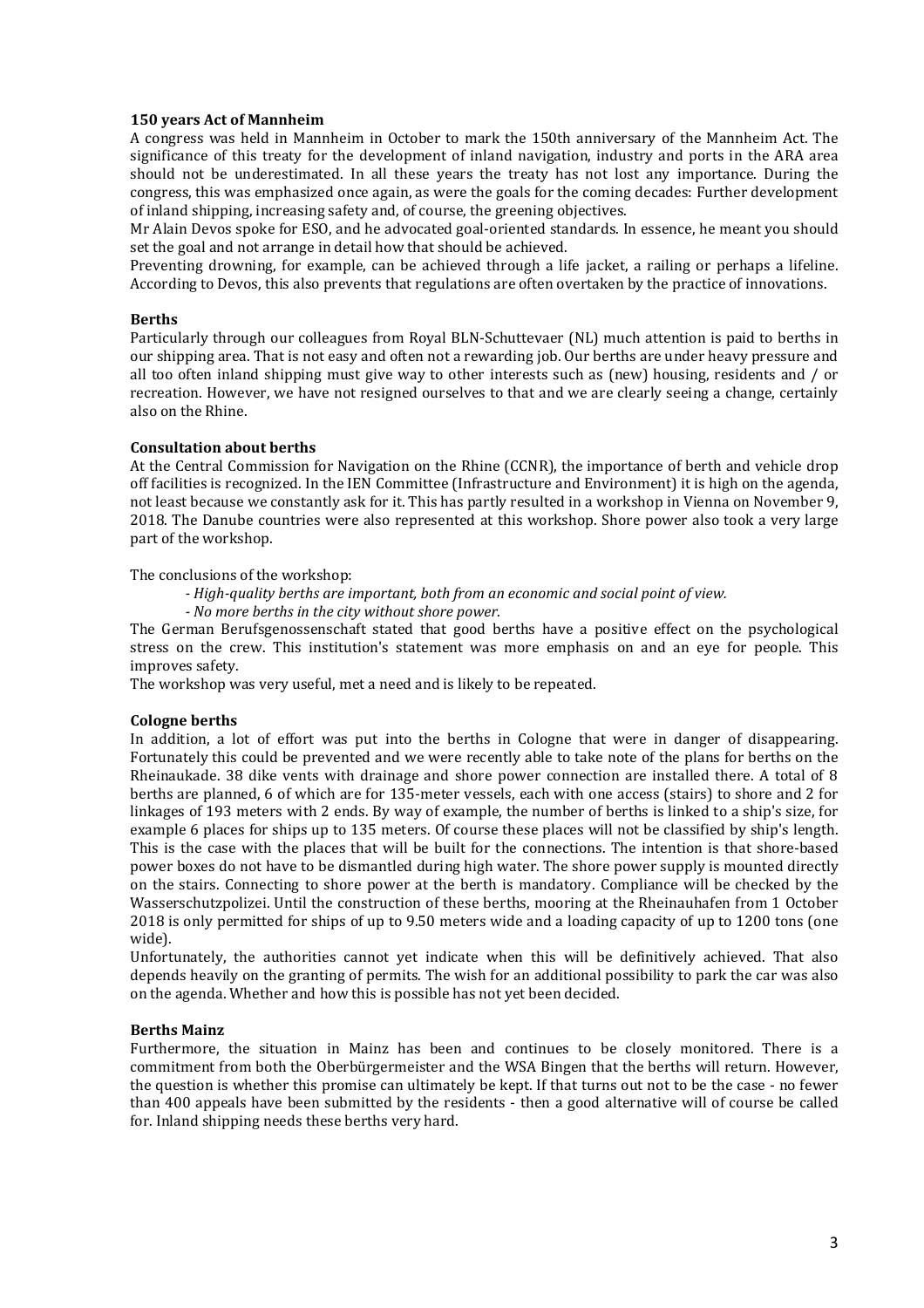# **Berths Upper Rhine**

The IEN Committee once again called for the repair of the berths at the locks in the Grand Canal d'Alsace. At the strong insistence of the Netherlands, France, through the VNF, promised to take another look at it. This is done on the basis of a document supplied by our Dutch member Organisation Royal BLN-Schuttevaer. The VNF also intends to do the same for freight transport after the inventory of the berths for passenger shipping. That will probably start at the end of 2019.

# **CDNI Ship Waste Convention**

In June 2017, after long and intense negotiations, an amendment to the Treaty was approved with regard to the gaseous cargo residues. We were able to successfully keep the CDNI principle, the polluter pays, in the change. This implies that in principle the shipper will have to bear the costs of the degassing. In 2018 we always inquired about the state of ratification procedures. The amendment of the Treaty will only take effect when all CDNI countries have ratified it. We will of course continue to insist on this in 2019 as well. In 2018, ESO actively participated in the creation of information sheets to make clear to the sector the difference between "unit transports" and the newly introduced concept of "compatible transports".

Much attention was given to providing input for formulating answers to the many FAQs (frequently asked questions). The purpose of these FAQs is to clarify the Treaty with unambiguous interpretations. ESO has helped to ensure that the interpretations are formulated correctly and that the interests of inland shipping entrepreneurs are respected. But the rules must also remain workable in practice. A selection of the many FAQs dealt with in 2018:

- $\triangleright$  Correctly fill in the discharge statement.
- $\triangleright$  Removal of viscous, liquid residue after unloading.
- $\triangleright$  Unloading declaration in digital form.
- $\triangleright$  Dealing with loading / unloading arms and loading / unloading hoses on the shore side that are not empty when connecting to the tanker.
- $\triangleright$  Handling of ballast water in the event of consecutive compatible follow-on loads.

And then a very important issue regarding responsibilities in the logistics chain. As ESO, we try to avert the fact that the actual transporter (say the skipper) could not turn to his charterer, but should address an unreachable party abroad. This discussion will continue in 2019, of course we will continue to actively follow that closely. The definitively approved FAQs can be found on the CDNI website.

### **ADN**

ESO and EBU have been working closely together in this area for years. This will of course continue under the umbrella of IWT. The results that were achieved could only be achieved through intensive and constructive cooperation. The ADN Safety Committee also traditionally met in 2018 in January and August in Geneva. In addition, there were the meetings of the many sub-working groups that perform preparatory work for the January and August meetings. That requires a lot of effort (and costs) from the ESO / EBU representatives. Many topics were discussed, often in preparation for the ADN 2019 edition.

A selection of subjects where ESO / EBU has actively played a role:

- $\triangleright$  Latest adjustments related to explosion protection. This has become one of the most significant changes to ADN in recent years, including several multilateral agreements that allow a transition to the new rules in practice.
- $\triangleright$  Bringing clarity around the classification of palm kernel flakes. This prevented this important transport flow from being regarded as ADN goods at all times. This has preserved the transport for a large group of smaller ships.
- Loading on top, a daily practice in tank shipping, for which ESO / EBU strive for clear rules. A subject that is still on the agenda in 2019.
- $\triangleright$  A table of approved construction materials, submitted by ESO / EBU.
- Discussion about the use of vapour return during unloading.
- $\triangleright$  Dinghy and lifeboats in the cargo area of tankers.
- $\triangleright$  Coordinate procedures for the transport of stabilized substances in dry cargo ships.
- $\triangleright$  Editorial improvements submitted by ESO / EBU with regard to readability of the ADN.

### **EBIS**

The ESO Tankship Commission has written to EBIS management about the privacy issues related to General Data Protection Regulation 2016/679 / EC. Everything has not yet been resolved, but we have achieved that it is no longer necessary to state names when completing the EBIS questionnaire. EBIS has formulated answers for the other issues that are currently being legally assessed by the GDP Regulation.